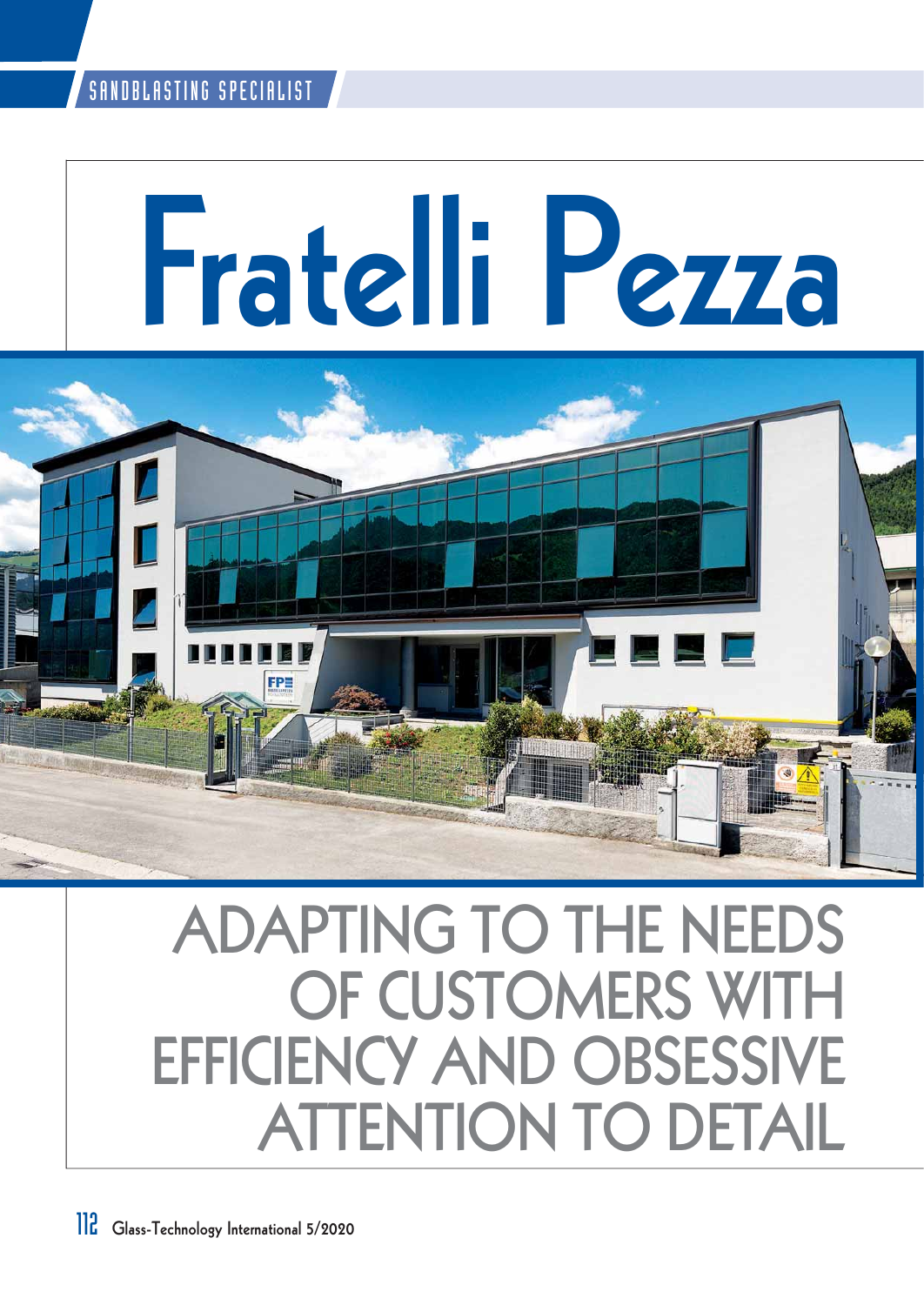

Fratelli Pezza started its activity as a supplier to the petrochemical and textile industry for light and heavy carpentry work. It soon specialized in the design and manufacture of machinery dedicated to glass processing, and, in particular, sandblasting machines for flat glass, of which it has been the undisputed market leader for over 30 years.

#### **ARENOVATION**<br> **ARENOVATION**<br> **YEARS RENOVAT IN RECENT YEARS**

Fratelli Pezza has always stood out for its compulsive attention to detail and the general quality of its products, as well as for the unceasing technological development that has allowed it to implement new operational features, as well as improving existing ones.

Investments did not stop at products alone; in fact, in recent years, the company has carried out a total renovation of its headquarters, gaining in organization and production efficiency, as well as in terms of corporate representation.

#### **AUTOMATIC SANDBLASTERS: E ZEPHIR AND MINSTRAL EV SERIES**

The range of Fratelli Pezza automatic sandblasters is vast and varied, and truly adapts to the needs of any customer. It consists of two series: the Zephir series, simple and costeffective, and the Mistral EV, equipped with top-ofthe-range features.

#### **The Zephir Series**

The Zephir is available in two varieties, the Z120 (maximum working height 1200 mm) and the Z180 (1800 mm), which can be equipped with one or two automatic guns.

This line of sandblasters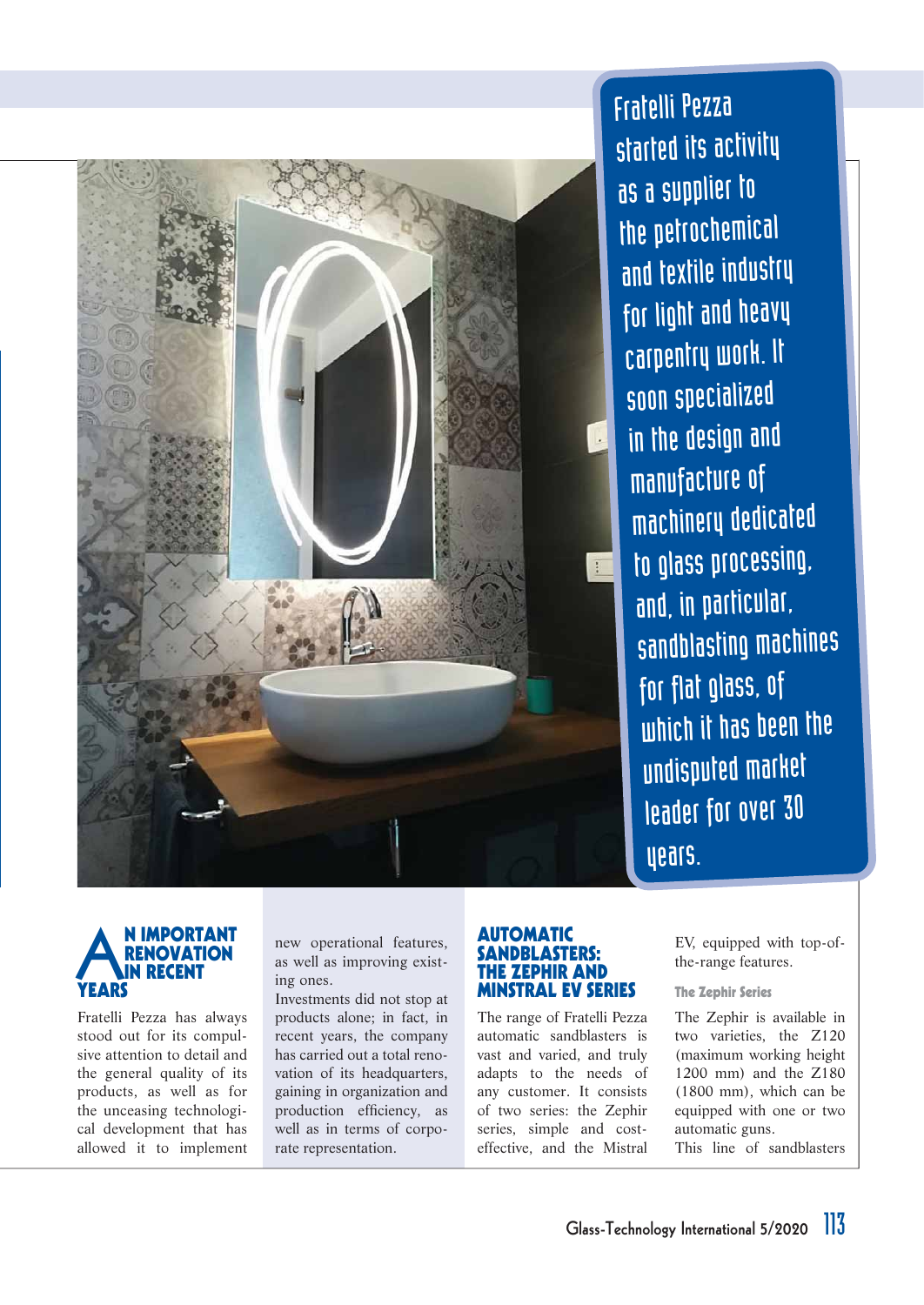carries out normal, light sandblasting and deep engraving, always maintaining high quality standards. Additionally, the software enables to programme a certain number of sandblasting passes in automatic mode, so that it excavates the glass without having to move it in and out of the cabin.

The Zephir is widely used for double-glazing, as it represents the ideal solution for those who want to recover glass with slight surface imperfections; nonetheless, it is also suitable for decorative designs. Thanks to the extremely competitive prices of the Zephir models, the glassworks can have excellent economic return with a little investment.

#### **Mistral EV Series**

0

In addition to the working features of the Zephir, The



Mistral EV series enables to carry out shading blasting and to set up to 50 blasting areas on the glass plate. This feature provides a wide range of solutions for the decoration of doors,

partition walls, and other architectural elements, and allows remarkably reducing process-time, especial-

--

原真

FPE/mistral280e

ly in case of mass production of glass or mirrors that need to be sandblasted only in certain parts of their surface.

The shading-blasting feature is widely used by cus-

FF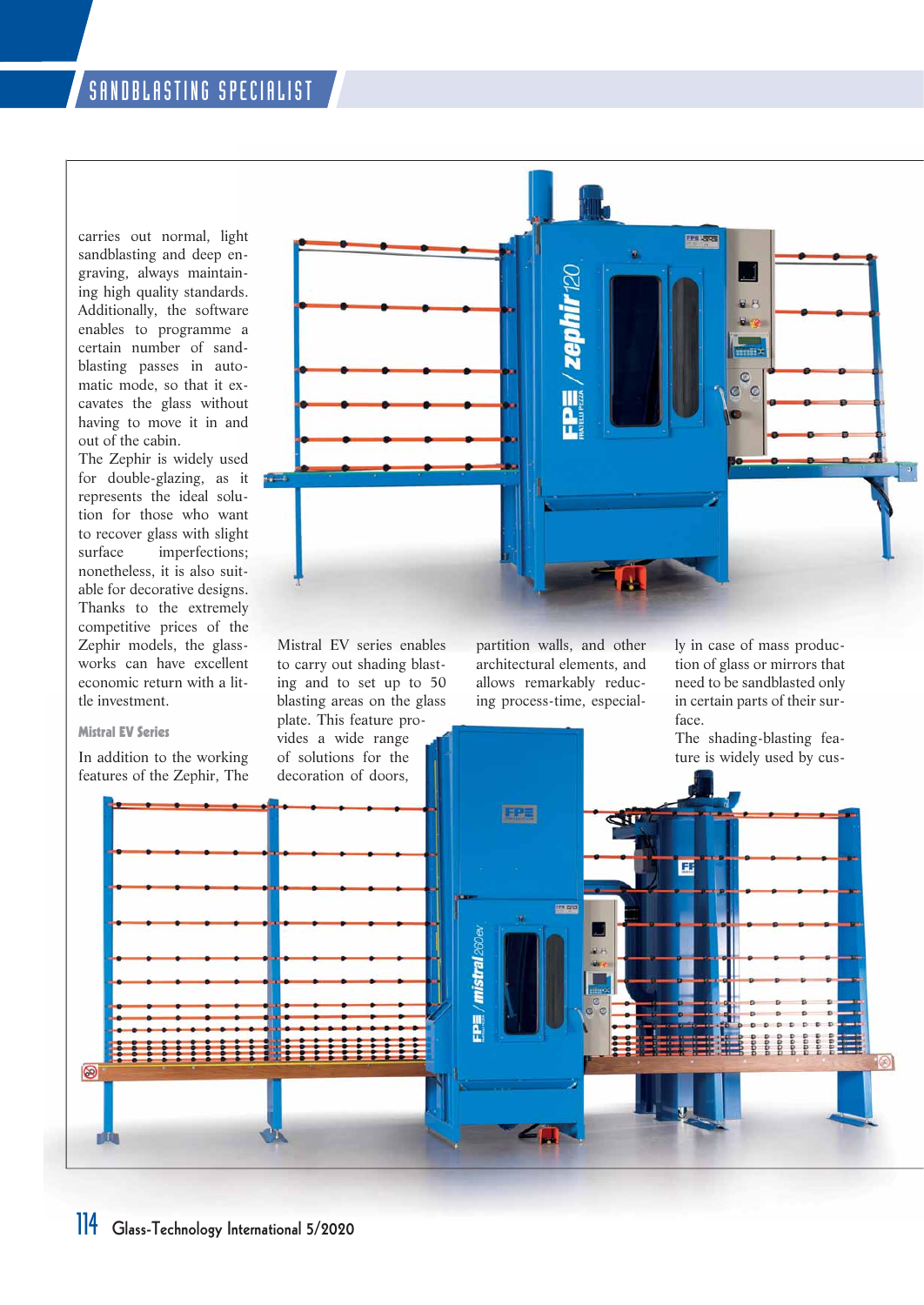tomers involved in the production of shower cubicles, glass railings, balustrades and many other modern design solutions.

#### **A NEW EFFICIENT INTERNAL SYSTEM**

All Fratelli Pezza sandblasters are equipped with a built-in high efficiency filtration system, which does not require additional external units such as the cyclone separator. It has a unique system, which prevents the accumulation of static electricity within the cabin. The Mistral EV series is available in three models: M120EV (maximum working height 1200 mm), M180EV (1800 mm) and M260EV (2600 mm).

All cabins are equipped with:

• Colour display

- Newly enhanced software
- "Pause & check" feature – which allows to stop the working programme and then restarting it at any moment of the process, without jeopardizing the finish quality.
- Preventive maintenance warnings – which appear on the screen whenever an item needs to be checked and possibly replaced.

Sandblasters designed by Fratelli Pezza are characterized by the lowest power and compressed-air consumptions among the equipment available on the market and provide great



productivity and an excellent finish quality.

#### **EASYMARKER SERIES – THE INNOVATIVE SAND-JET MARKING EQUIPMENT**

Given the growing demand of marking on glass, the Italian company has devoted resources and energy to the development of a complete line of sand jet marking equipment. This is a result of the increasingly stringent regulations, with special regard to the glassitems used in the building sector.

The product range includes two manual and portable devices and two fully automatic equipment, the Easymarker series:

Easymarker UP is suitable to be combined with horizontal machines, while the Easymarker EV version has been designed to be